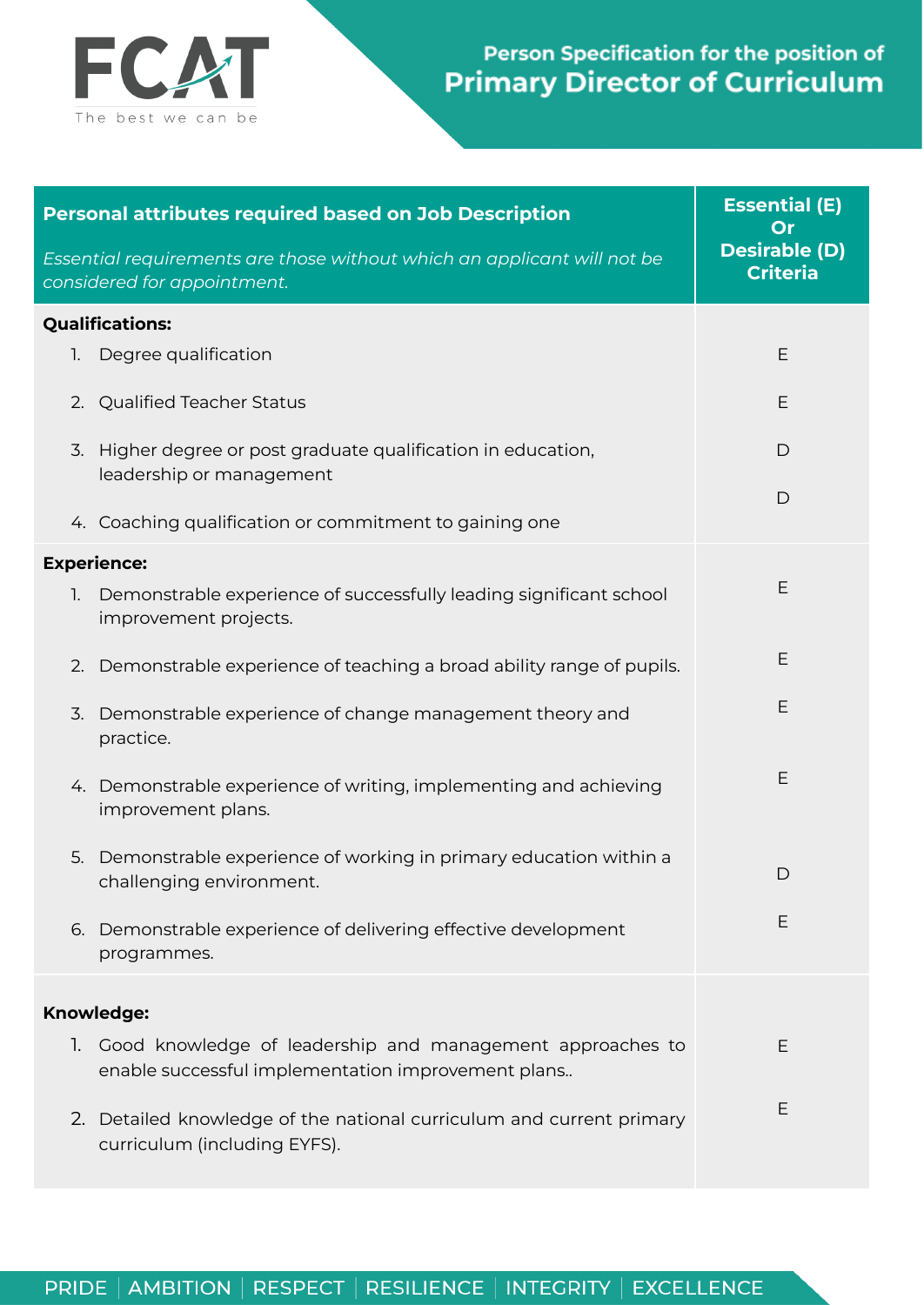| 3. Knowledge of KS3 curriculum and how this influences KS2 schemes<br>of work.                                                                                               | Ε  |
|------------------------------------------------------------------------------------------------------------------------------------------------------------------------------|----|
| 4. Up to date knowledge of the General Data Protection Regulation<br>and Safeguarding legislation.                                                                           | E  |
| <b>Skills and Abilities</b>                                                                                                                                                  |    |
| 1. Ability to teach, model teaching and support teacher development.                                                                                                         | E  |
| 2. Ability to work across a range of different types of academies.                                                                                                           | Ε  |
| 3. Expert people management and leadership skills, to lead by<br>example.                                                                                                    | E  |
| 4. Ability to inspire and motivate others to achieve success.                                                                                                                | E  |
| 5. Strong resilience and mental toughness to operate in a challenging<br>environment.                                                                                        | Ε  |
| 6. Readiness to seek and respond to advice and guidance.                                                                                                                     | E  |
| 7. Ability to set, expect and monitor excellent standards.                                                                                                                   | E  |
| 8. Strong ability and drive to achieve challenging personal and<br>organisational goals.                                                                                     | Ε  |
| 9. Able to effectively use data to set targets, monitor and raise<br>standards.                                                                                              | E  |
| 10. Excellent collaborative working skills to perform effectively as part of<br>the wider team of the Fylde Coast Academy Trust.                                             | Ε  |
| 11. Excellent written and verbal communication to a range of audiences.                                                                                                      | E  |
| 12. The ability to manage change supportively and effectively through<br>negotiation, dialogue and meaningful consultation to achieve<br>desirable and progressive outcomes. | Ε  |
| 13. Excellent ability to be emotionally intelligent and develop and<br>maintain relationships with colleagues at every level in the<br>organisation.                         | E. |
| 14. Strong ability to present information to others in a clear and concise<br>way; both written and verbal.                                                                  | E  |